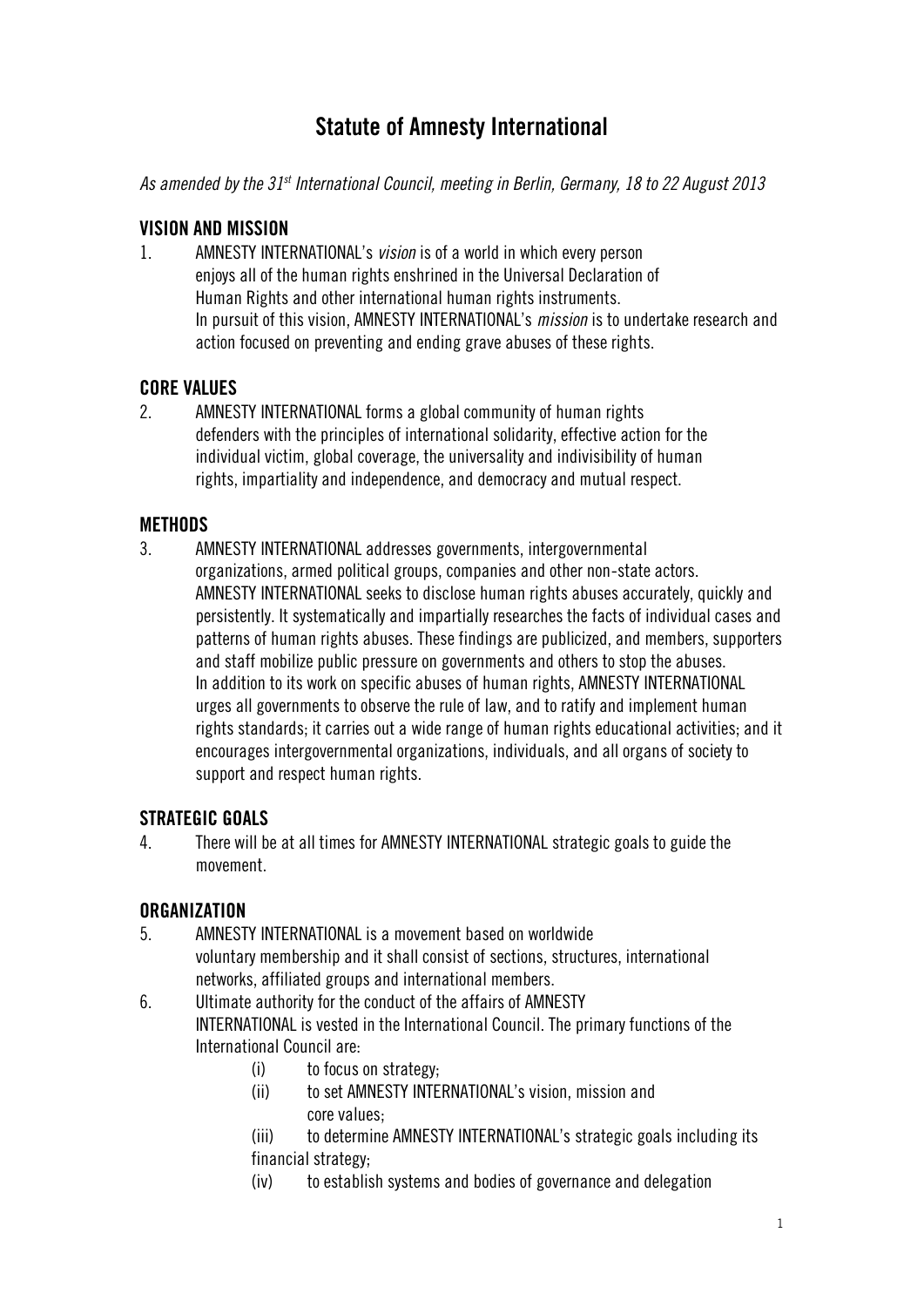for the movement, to elect members to those bodies, and to hold those bodies and their members accountable;

- (v) to evaluate the movement's performance against its agreed strategies and plans;
- (vi) to hold sections, structures and other bodies accountable.
- 7. There is an International Board. The primary role of the International Board is to provide leadership and stewardship for the whole of the AMNESTY INTERNATIONAL movement. The functions of the International Board are:
	- (i) to take decisions on behalf of the movement;
	- (ii) to ensure that there is a sound financial policy for AMNESTY INTERNATIONAL and that the financial policy is consistently implemented across the movement;
	- (iii) to ensure implementation of the strategic goals
	- (iv) to make any necessary adjustments to the strategic goals and other

decisions of the International Council;

- (v) to ensure compliance with the Statute;
- (vi) to ensure human resources development;
- (vii) to hold sections, structures and other bodies of AMNESTY INTERNATIONAL accountable for their functioning by presenting reports to the International Council;
- (viii) to perform the other functions conferred on it by the Statute.
- 8. There is a Chairs Forum. The primary functions of the Chairs Forum are:
	- (i) to give advice and recommendations to the AMNESTY INTERNATIONAL movement and the International Board on matters related to the governance of AMNESTY INTERNATIONAL and controversial issues.
	- (ii) to contribute to building the capacity of Chairs of sections, structures and other bodies of AMNESTY INTERNATIONAL;
	- (iii) to build relations among sections and structures and provide an open space for debate on common issues;
	- (iv) to undertake other tasks and make decisions delegated to it by the International Council.
- 9. The Chairs Forum will function in accordance with its Terms of Reference as adopted by the Chairs Forum in collaboration with the International Board or, in case of disagreement, decided by the International Council.

10. The day-to-day affairs of AMNESTY INTERNATIONAL shall be conducted by the International Secretariat headed by a Secretary General under the direction of the International Board.

11. The office of the International Secretariat shall be in London or such other place as the International Board shall decide and which is ratified by at least one half of the sections.

12. Responsibility for AMNESTY INTERNATIONAL work on abuses of human rights in any country or territory, including the collection and evaluation of information, and the sending of delegations, lies with the international governing bodies of the movement, and not with the section, structure, groups or members in the country or territory concerned.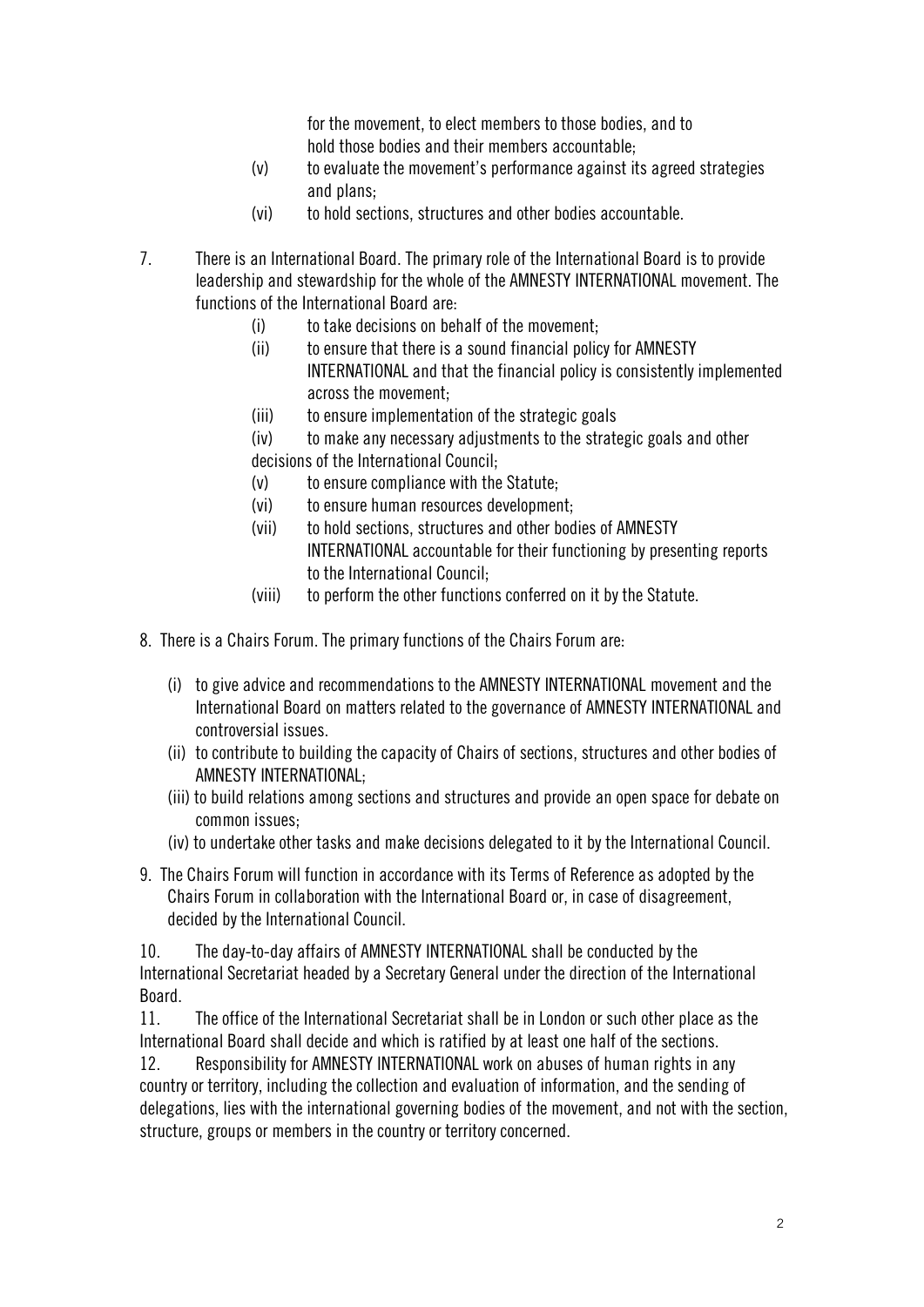# **SECTIONS**

- 13. A section of AMNESTY INTERNATIONAL may be established in any country, state, territory or region with the consent of the International Board. In order to be recognized as such, a section shall:
	- (i) prior to its recognition have demonstrated its ability to organize and maintain basic AMNESTY INTERNATIONAL activities;
	- (ii) submit its Statute to the International Board for approval;
	- (iii) pay such annual fee as may be determined by the International Council;
	- (iv) be registered as such with the International Secretariat on the decision of the International Board.

Sections shall take no action on matters that do not fall within the stated vision and mission of AMNESTY INTERNATIONAL. The International Secretariat shall maintain a register of sections. Sections shall act in accordance with the core values and methods of AMNESTY INTERNATIONAL and shall comply with the Core Standards as well as any strategic goals, working rules and guidelines that are adopted from time to time by the International Council.

### **STRUCTURES**

14. An AMNESTY INTERNATIONAL structure is an AMNESTY INTERNATIONAL national or regional body established by the International Board, to promote and implement the movement's vision and mission. The purpose of a structure is to coordinate a sustained programme of human rights activities and consolidate its national or regional organization. A structure must consist of at least a board and active volunteers, unless otherwise determined by the International Board, and shall comply with the Core Standards as well as any strategic goals, working rules and guidelines that are adopted from time to time by the International Council.

# **INTERNATIONAL NETWORKS**

- 15. An AMNESTY INTERNATIONAL "International Network" exists to promote and implement the movement's vision and mission, primarily on the basis of a specific theme or identity. An International Network must meet the following requirements:
	- (i) have AMNESTY INTERNATIONAL members from at least five different sections and/or structures;
	- (ii) have AMNESTY INTERNATIONAL members from at least two International Secretariat programme regions;
	- (iii) be theme or identity based;
	- (iv) have terms of reference that meet the Statute and core values of AMNESTY INTERNATIONAL;
	- (v) have terms of reference approved by the International Board;
	- (vi) be formally recognized by, and registered with, the International Board.

### **AFFILIATED GROUPS**

16. Groups of not less than five members may, on payment of an annual fee determined by the International Council, become affiliated to AMNESTY INTERNATIONAL or a section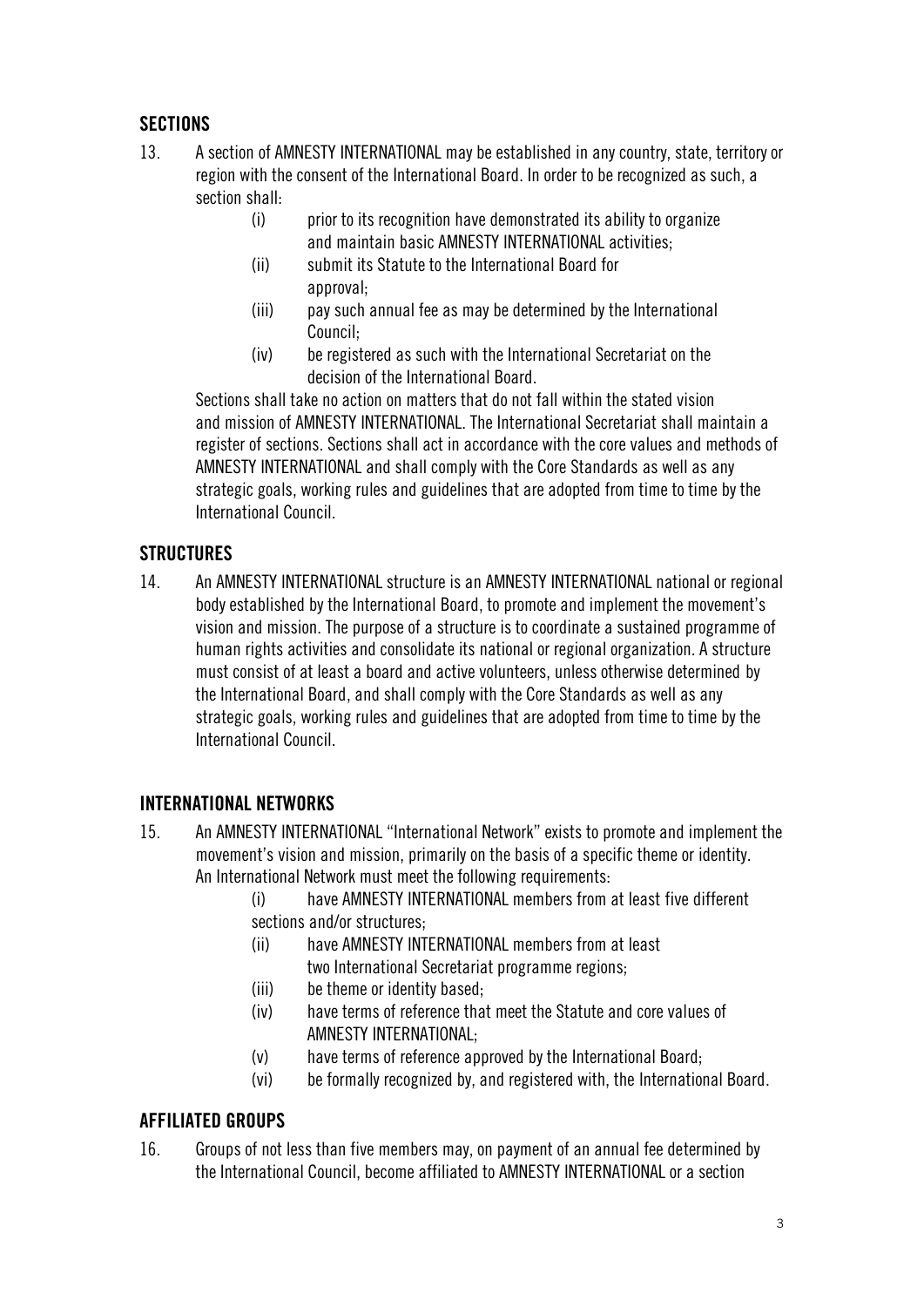thereof. Any dispute as to whether a group should be or remain affiliated shall be decided by the International Board. Each section shall maintain and make available to the International Secretariat a register of affiliated AMNESTY INTERNATIONAL groups. Groups in a country, state, territory or region without a section shall be registered with the International Secretariat. Groups shall take no action on matters that do not fall within the stated vision and mission of AMNESTY INTERNATIONAL. Groups shall act in accordance with the core values and methods of AMNESTY INTERNATIONAL, as well as any strategic goals, working rules and guidelines that are adopted from time to time by the International Council.

#### **INDIVIDUAL MEMBERSHIP**

17. An individual member of AMNESTY INTERNATIONAL is any person who contributes to the advancement of the mission of AMNESTY INTERNATIONAL, who acts in accordance with the core values and policies of AMNESTY INTERNATIONAL, and who has been recognized and registered as a member by an AMNESTY INTERNATIONAL section, structure or affiliated group by virtue of payment of annual dues or having been granted a dues waiver. Individuals residing in countries, states, territories, or regions where there is no section or structure and who are not members of an affiliated group, may, on payment to the International Secretariat of an annual subscription fee determined by the International Board, become international members of AMNESTY INTERNATIONAL. In countries where a section or structure exists, individuals may become international members of AMNESTY INTERNATIONAL with the consent of the section or structure and of the International Board. The International Secretariat shall maintain a register of such international members.

#### **INTERNATIONAL COUNCIL**

- 18. The International Council shall consist of the members of the International Board and of representatives of sections and structures, and of representatives of AMNESTY INTERNATIONAL's international membership, as defined in the second paragraph of Article 17, and shall meet at intervals of not more than two years on a date fixed by the International Board. Only representatives of sections and structures and the international membership shall have the right to vote at the International Council.
- 18a. The international membership shall have the right to appoint one representative to the International Council. In addition, they may appoint:

| more than 250 international members    | 1 representative  |
|----------------------------------------|-------------------|
| more than 2,500 international members  | 2 representatives |
| more than 15,000 international members | 3 representatives |
| more than 40,000 international members | 4 representatives |
| more than 80,000 international members | 5 representatives |
|                                        |                   |

19. All sections and structures shall have the right to appoint one representative to the International Council. In addition, a section may appoint:

| more than 250 members    | 1 representative  |
|--------------------------|-------------------|
| more than 2,500 members  | 2 representatives |
| more than 15,000 members | 3 representatives |
| more than 40,000 members | 4 representatives |
| more than 80,000 members | 5 representatives |
|                          |                   |

or, if a section so chooses: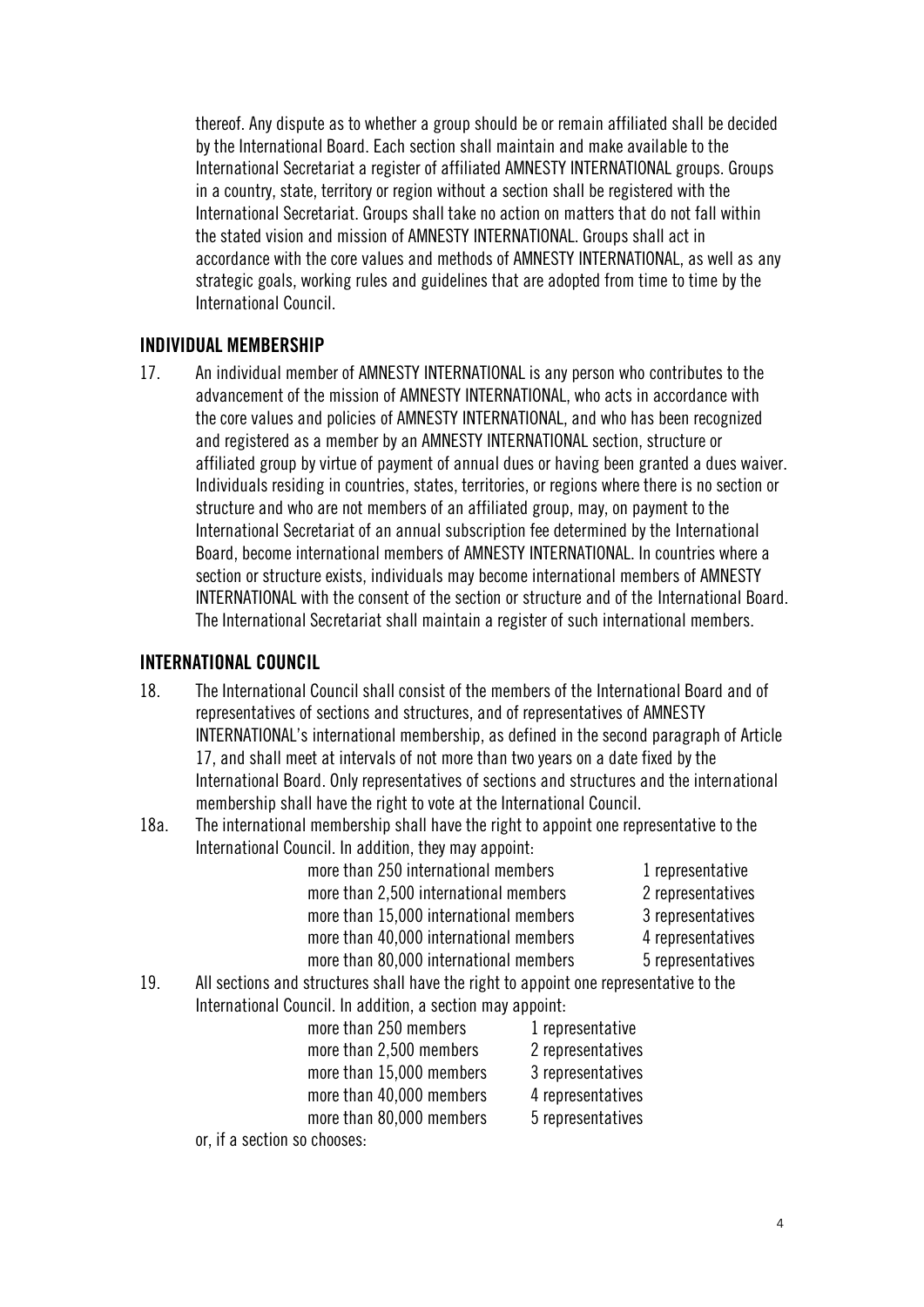| $10-49$ groups      |  |
|---------------------|--|
| $50 - 99$ groups    |  |
| $100 - 199$ groups  |  |
| $200 - 399$ groups  |  |
| 400 groups and over |  |
|                     |  |

1 representative 2 representatives 3 representatives 4 representatives 5 representatives

Only sections having paid in full their annual fee as assessed by the International Council for the two previous financial years shall vote at the International Council. This requirement may be waived in whole or in part by the International Council. If an AMNESTY INTERNATIONAL entity has not provided the agreed annual financial reports and its audited accounts to the International Secretariat within one month of the final date for submission, that entity is not entitled to vote at the International Council. This requirement may be waived in whole or in part by the International Council.

- 20. The International Board may invite to the International Council delegates from international networks and other individuals as non-voting participants.
- 21. A section or structure unable to participate at an International Council may appoint a proxy or proxies to vote on its behalf and a section represented by a lesser number of persons than its entitlement under Article 19 hereof may authorize its representative or representatives to cast votes up to its maximum entitlement under Article 19 hereof.
- 22. Notice of the number of representatives proposing to attend an International Council, and of the appointment of proxies, shall be given to the International Secretariat not later than one month before the meeting of the International Council. This requirement may be waived by the International Board.
- 23. A quorum shall consist of the representatives or proxies of not less than one quarter of the sections and structures entitled to be represented.
- 24. The Chairperson of the International Council and an alternate shall be elected by the preceding International Council. The Chairperson or, in his or her absence, the alternate, shall preside at the International Council. In the absence of the Chairperson and the alternate, the Chairperson of the International Board or such other person as the International Board may appoint shall open the proceedings of the International Council which shall elect a Chairperson. Thereafter the elected Chairperson, or such other person as the Chairperson may appoint, shall preside at the International Council.
- 25. Except as otherwise provided in the Statute, the International Council shall make its decisions by a simple majority of the votes cast. In case of an equality of votes the Chairperson of the International Council shall have a casting vote.
- 26. The International Council shall be convened by the International Secretariat by notice to all sections and structures not later than 90 days before the date thereof.
- 27. The Chairperson of the International Board shall at the request of the International Board or of not less than one third of the sections and structures call an extraordinary meeting of the International Council by giving not less than 21 days' notice in writing to all sections and structures.
- 28. The International Council shall elect a Treasurer, who shall be a member of the International Board.
- 29. The agenda for the meetings of the International Council shall be prepared by the International Secretariat under the direction of the Chairperson of the International Board.

# **INTERNATIONAL BOARD**

30. The International Board shall consist of the Treasurer and eight regular members, who shall be individual or international members of AMNESTY INTERNATIONAL. The regular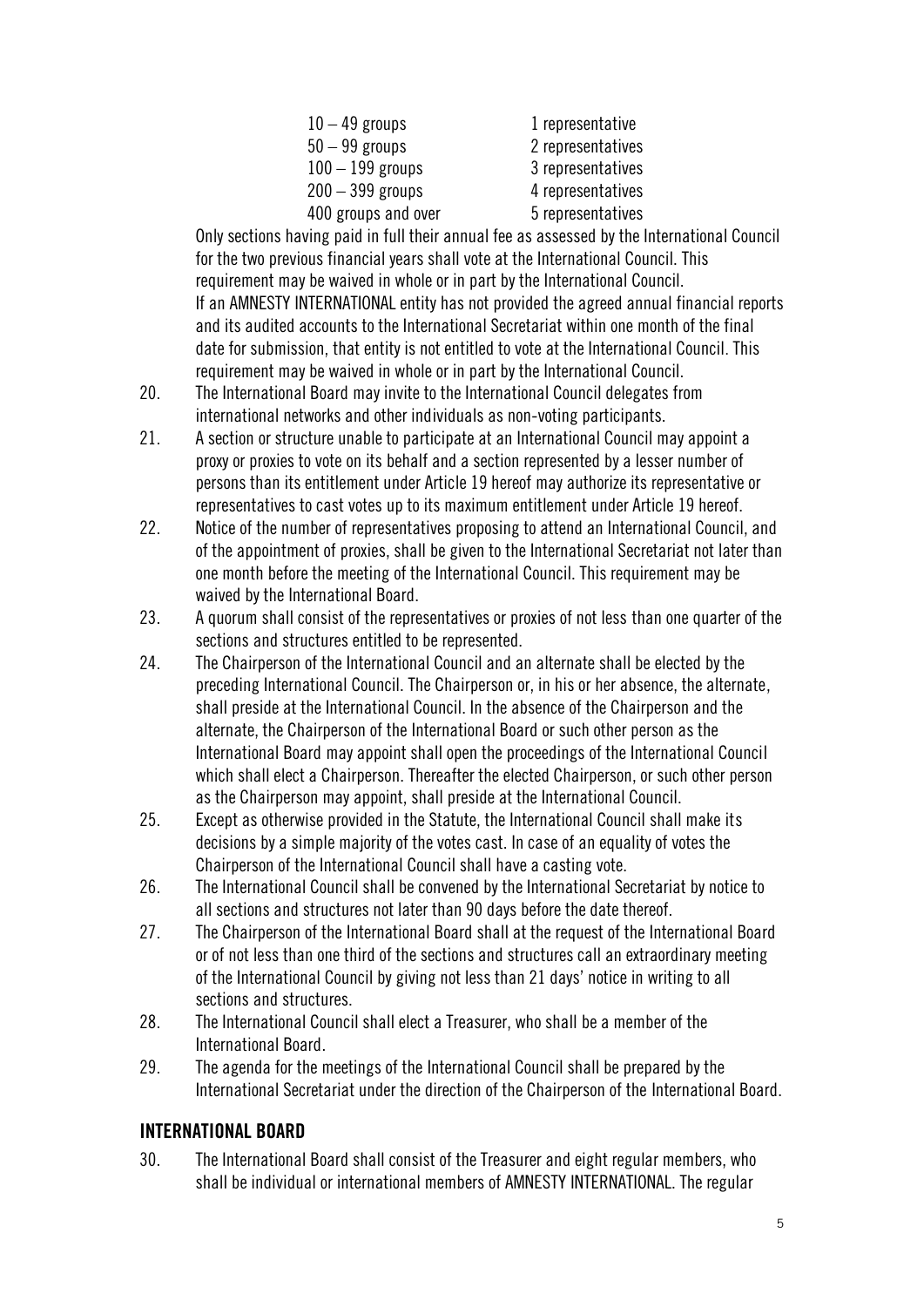members and Treasurer shall be elected by the International Council. Not more than one member in any section, structure or affiliated group, or international member of AMNESTY INTERNATIONAL voluntarily resident in a country, state or territory in which there is no section or structure, may be elected as a regular member of the International Board.

- 31. The International Board shall meet not less than twice a year at a place to be decided by itself.
- 32. Members of the International Board, including the International Treasurer, shall hold office for a period of four years and shall be eligible for re-election once. Their terms of office shall begin and end at the close of the International Council meeting.
- 33. The International Board may co-opt not more than two additional members who shall hold office until the close of the next meeting of the International Council; they shall be eligible to be re co-opted once. Co-opted members shall not have the right to vote.
- 34. In the event of vacancies occurring on the International Board, it may co-opt further members to fill the vacancies until the next meeting of the International Council, which shall elect such members as are necessary to replace members (or their co-opted alternates) who are at the end of their terms and to fill the vacancies for the positions with two remaining years of office.
- 35. The International Board shall appoint one of its members to act as Chairperson.
- 36. The Chairperson may, and at the request of the majority of the International Board shall, summon meetings of the International Board.
- 37. A quorum shall consist of not fewer than five members of the International Board .
- 38. The agenda for meetings of the International Board shall be prepared by the International Secretariat under the direction of the Chairperson.
- 39. The International Board may make regulations for the conduct of the affairs of AMNESTY INTERNATIONAL and for the procedure to be followed at the International Council, and may take such steps as it sees fit to establish and maintain a system of effective committees, including standing committees, intermediate structures, or other forums, in support of its functions. The International Board shall comply with the Core Standards, as applicable.

# **CHAIRS FORUM**

40. The Chairs Forum shall:

- (i) be composed of the Chairs of AMNESTY INTERNATIONAL sections and structures, as well as representatives of the international membership who have been elected in accordance with Article 18;
- (ii) have a Steering Committee composed of members elected at the Chairs Assembly, a representative of the International Board, and the Chairperson of the International Council;
- (iii) meet once a year at the Chairs Assembly with an agenda prepared by the Steering Committee.

41. The Chairs Assembly shall be chaired by the Chairperson of the International Council elected by the preceding International Council in accordance with Article 24.

42. Each member of the Chairs Forum will hold one vote in all decisions, except for decisions referred to the Chairs Forum by the International Council where the same voting rights as held at the preceding International Council apply.

43. The size, chairing, terms of reference, and operational arrangements for the Steering Committee shall be agreed by the Chairs Forum in cooperation with the International Board.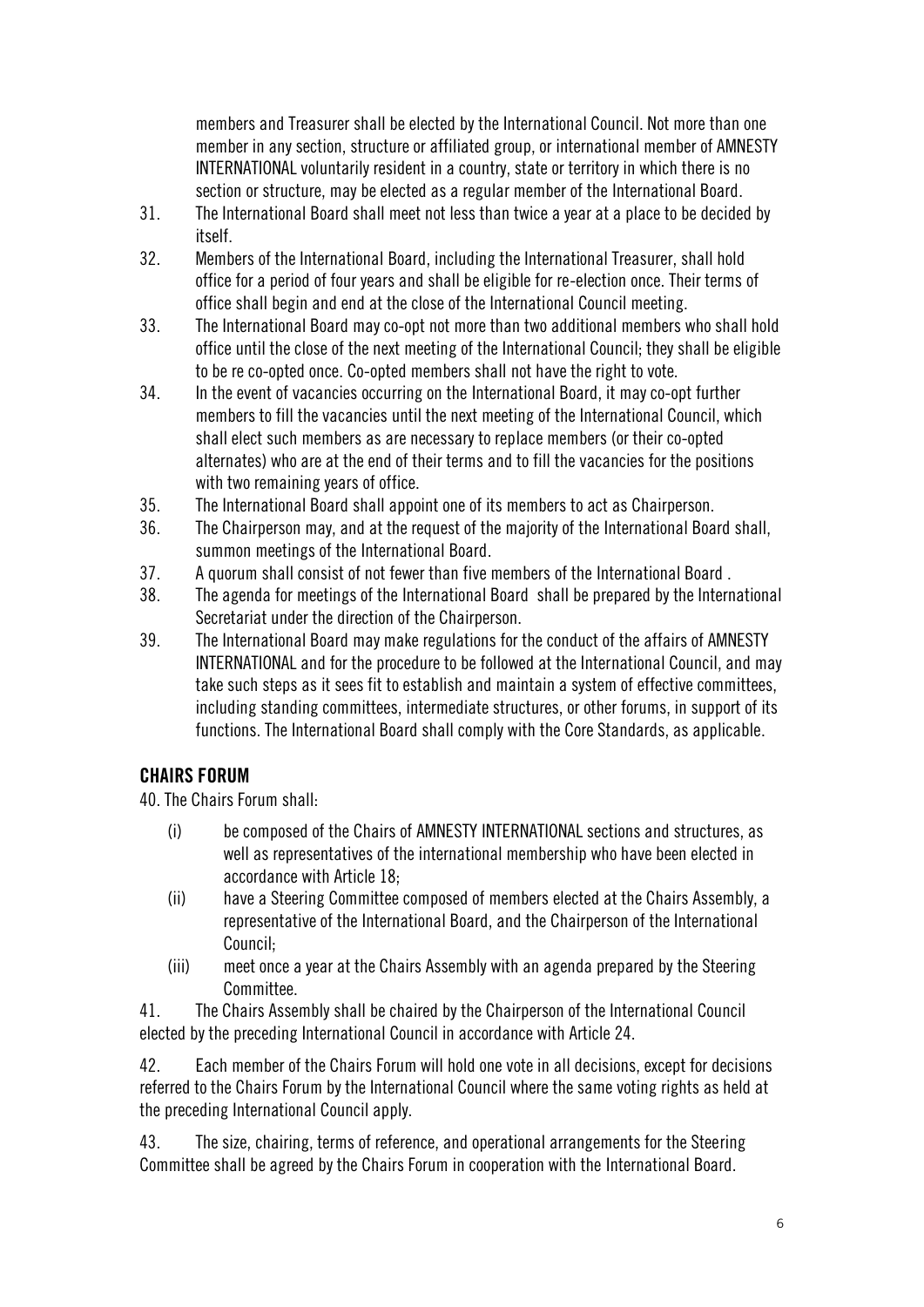### **INTERNATIONAL SECRETARIAT**

- 44. The International Board may appoint a Secretary General who shall be responsible under its direction for the conduct of the affairs of AMNESTY INTERNATIONAL and for the implementation of the decisions of the International Council.
- 45 The Secretary General may appoint senior executive staff in close cooperation with the International Board, and may appoint all other staff as are necessary for the proper conduct of the affairs of AMNESTY INTERNATIONAL.
- 46. In the case of the absence or illness of the Secretary General, or of a vacancy in the post of Secretary General, the Chairperson of the International Board shall, after consultation with the members of that International Board, appoint an Acting Secretary General to act until the next meeting of the International Board.
- 47. The Secretary General or Acting Secretary General and such members of the International Secretariat as may appear to the Chairperson of the International Board to be necessary shall attend meetings of the International Council and of the International Board and may speak thereat but shall not be entitled to vote.

### **INTERNATIONAL NOMINATIONS COMMITTEE**

- 48. There is an International Nominations Committee responsible to the International Council.
- 49. The International Nominations Committee will function in accordance with its terms of reference and the functions and responsibilities given to it by the Statute, the Standing Orders of the International Council and decisions of the International Council.

### **TERMINATION OF MEMBERSHIP**

#### **50***. International administration and suspension of entities*

The International Board may decide:

(i) that there is to be international administration of a section, structure or international network; or

(ii) to suspend temporarily a section, structure, international network, internationally registered group or international member

if the International Board considers that in all the circumstances such an action is necessary in order to protect the reputation, integrity or operation of AMNESTY INTERNATIONAL, or is unavoidable because of the local circumstances in which the section, structure, network, group or member is operating, and that such an action is the only one reasonably available.

#### 51*. Termination of membership and closure of entities*

An international member of AMNESTY INTERNATIONAL may terminate their membership at any time by resignation in writing. A section, structure, international network or internationally registered group may voluntarily relinquish its registration at any time by written notice to the Secretary General.

The International Board may:

(i) terminate the membership of an individual international member;

(ii) close a section, structure, international network, or internationally registered group.

#### **52***. Membership Appeals Committee*

The Membership Appeals Committee shall consist of five members elected by the International Council in the same manner and subject to the same conditions as provided for in Article 30 for the International Board.